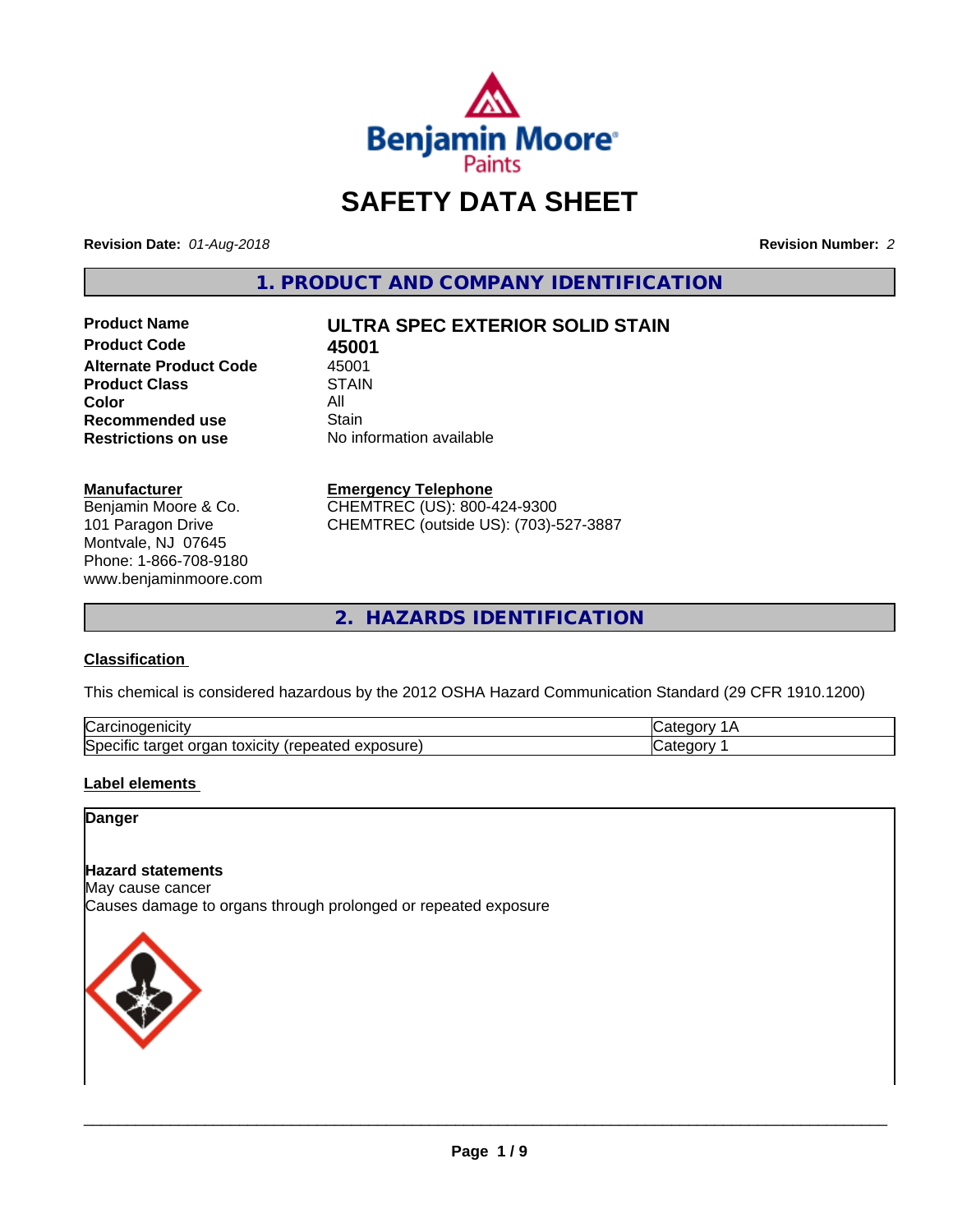#### **Appearance** liquid **Odor 11 Odor 11 Odor 11 Odor 11 Odor 11 Odor 11 Odor 11 Odor 11 Odor 11 Odor 11 Odor 11 Odor 11 Odor 11 Odor 11 Odor 11 Odor 11 Odor 11 Odor 11**

#### **Precautionary Statements - Prevention**

Obtain special instructions before use Do not handle until all safety precautions have been read and understood Use personal protective equipment as required Do not breathe dust/fume/gas/mist/vapors/spray Wash face, hands and any exposed skin thoroughly after handling Do not eat, drink or smoke when using this product

#### **Precautionary Statements - Response**

IF exposed or concerned: Get medical advice/attention

#### **Precautionary Statements - Storage**

Store locked up

#### **Precautionary Statements - Disposal**

Dispose of contents/container to an approved waste disposal plant

### **Hazards not otherwise classified (HNOC)**

Not applicable

### **Other information**

No information available

### **3. COMPOSITION INFORMATION ON COMPONENTS**

 $\overline{\phantom{a}}$  ,  $\overline{\phantom{a}}$  ,  $\overline{\phantom{a}}$  ,  $\overline{\phantom{a}}$  ,  $\overline{\phantom{a}}$  ,  $\overline{\phantom{a}}$  ,  $\overline{\phantom{a}}$  ,  $\overline{\phantom{a}}$  ,  $\overline{\phantom{a}}$  ,  $\overline{\phantom{a}}$  ,  $\overline{\phantom{a}}$  ,  $\overline{\phantom{a}}$  ,  $\overline{\phantom{a}}$  ,  $\overline{\phantom{a}}$  ,  $\overline{\phantom{a}}$  ,  $\overline{\phantom{a}}$ 

| <b>Chemical name</b>            | CAS No.    | Weight-% |
|---------------------------------|------------|----------|
| Titanium dioxide                | 13463-67-7 |          |
| Silica, crystalline             | 14808-60-7 |          |
| Zinc oxide                      | 1314-13-2  |          |
| Diatomaceous earth              | 61790-53-2 |          |
| Sodium C14-C16 olefin sulfonate | 68439-57-6 | U.5      |

### **4. FIRST AID MEASURES**

| <b>General Advice</b>                            | No hazards which require special first aid measures.                                                     |
|--------------------------------------------------|----------------------------------------------------------------------------------------------------------|
| <b>Eye Contact</b>                               | Rinse thoroughly with plenty of water for at least 15 minutes and consult a<br>physician.                |
| <b>Skin Contact</b>                              | Wash off immediately with soap and plenty of water while removing all<br>contaminated clothes and shoes. |
| <b>Inhalation</b>                                | Move to fresh air. If symptoms persist, call a physician.                                                |
| Ingestion                                        | Clean mouth with water and afterwards drink plenty of water. Consult a physician<br>if necessary.        |
| <b>Most Important</b><br><b>Symptoms/Effects</b> | None known.                                                                                              |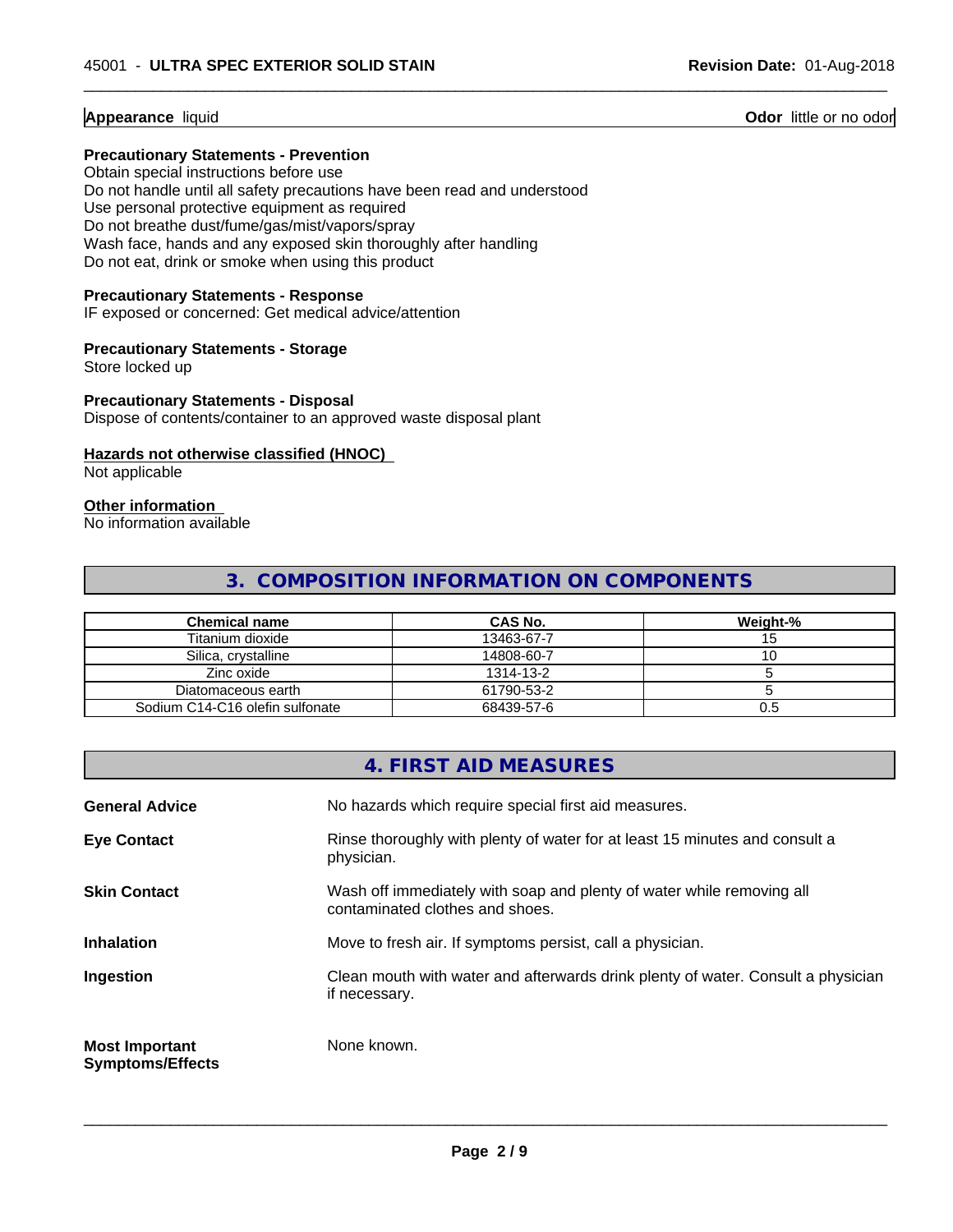**Notes To Physician** Treat symptomatically.

**5. FIRE-FIGHTING MEASURES Suitable Extinguishing Media** Media Use extinguishing measures that are appropriate to local circumstances and the surrounding environment. **Protective Equipment And Precautions For Firefighters** As in any fire, wear self-contained breathing apparatus pressure-demand, MSHA/NIOSH (approved or equivalent) and full protective gear. **Specific Hazards Arising From The Chemical** Closed containers may rupture ifexposed to fire or extreme heat. **Sensitivity To Mechanical Impact** No **Sensitivity To Static Discharge** No **Flash Point Data Flash Point (°F)** Not applicable **Flash Point (°C)** Not applicable **Method** Not applicable **Flammability Limits In Air Lower flammability limit:** Not applicable **Upper flammability limit:** Not applicable **NFPA Health:** 1 **Flammability:** 0 **Instability:** 0 **Special:** Not Applicable **NFPA Legend** 0 - Not Hazardous 1 - Slightly

 $\overline{\phantom{a}}$  ,  $\overline{\phantom{a}}$  ,  $\overline{\phantom{a}}$  ,  $\overline{\phantom{a}}$  ,  $\overline{\phantom{a}}$  ,  $\overline{\phantom{a}}$  ,  $\overline{\phantom{a}}$  ,  $\overline{\phantom{a}}$  ,  $\overline{\phantom{a}}$  ,  $\overline{\phantom{a}}$  ,  $\overline{\phantom{a}}$  ,  $\overline{\phantom{a}}$  ,  $\overline{\phantom{a}}$  ,  $\overline{\phantom{a}}$  ,  $\overline{\phantom{a}}$  ,  $\overline{\phantom{a}}$ 

- 2 Moderate
- 3 High
- 4 Severe

*The ratings assigned are only suggested ratings, the contractor/employer has ultimate responsibilities for NFPA ratings where this system is used.*

*Additional information regarding the NFPA rating system is available from the National Fire Protection Agency (NFPA) at www.nfpa.org.*

### **6. ACCIDENTAL RELEASE MEASURES**

| <b>Personal Precautions</b>      | Avoid contact with skin, eyes and clothing. Ensure adequate ventilation.                             |
|----------------------------------|------------------------------------------------------------------------------------------------------|
| <b>Other Information</b>         | Prevent further leakage or spillage if safe to do so.                                                |
| <b>Environmental precautions</b> | See Section 12 for additional Ecological Information.                                                |
| <b>Methods for Cleaning Up</b>   | Soak up with inert absorbent material. Sweep up and shovel into suitable<br>containers for disposal. |

### **7. HANDLING AND STORAGE**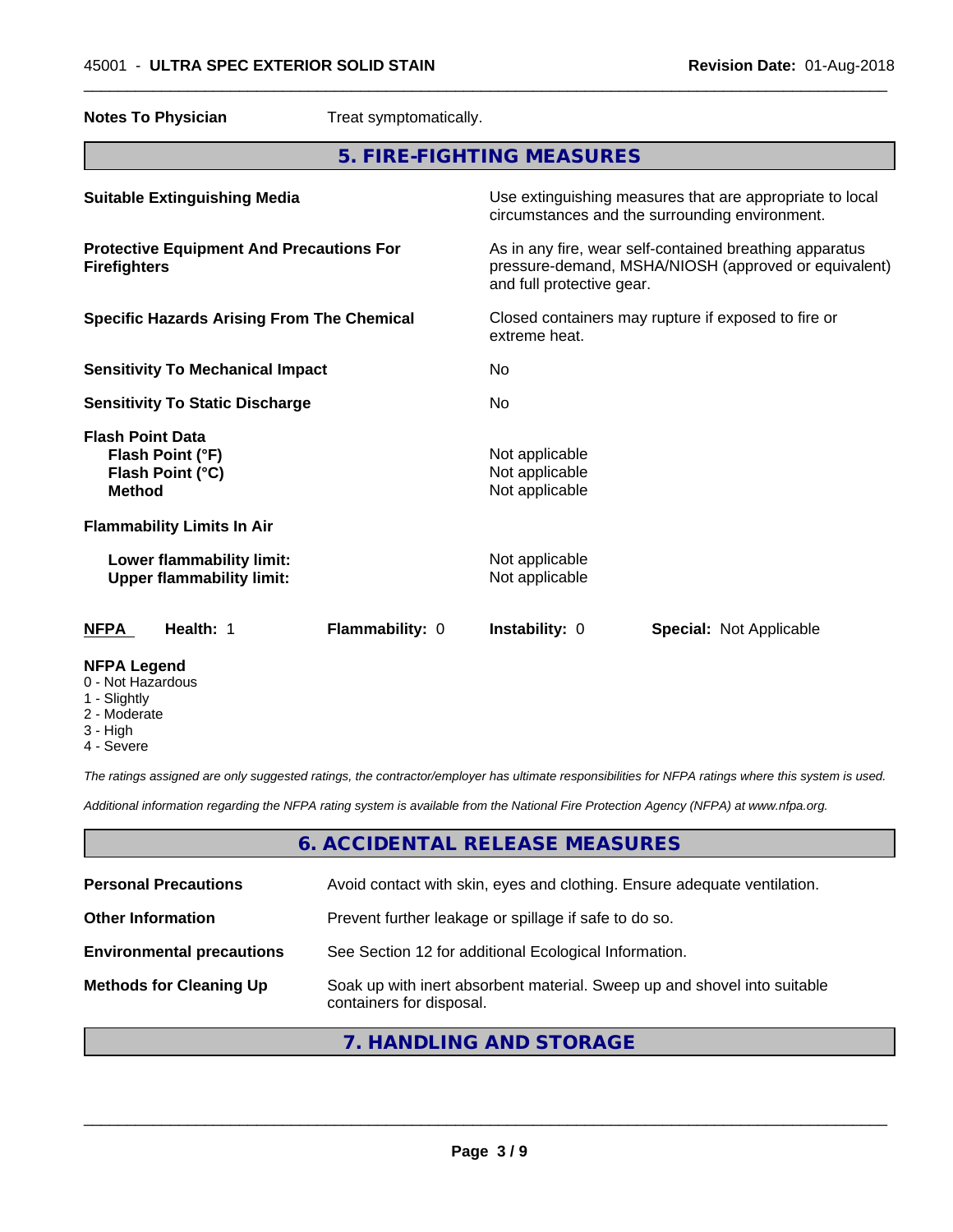| <b>Handling</b>               | Avoid contact with skin, eyes and clothing. Avoid breathing vapors, spray mists or<br>sanding dust. In case of insufficient ventilation, wear suitable respiratory<br>equipment. |
|-------------------------------|----------------------------------------------------------------------------------------------------------------------------------------------------------------------------------|
| <b>Storage</b>                | Keep container tightly closed. Keep out of the reach of children.                                                                                                                |
| <b>Incompatible Materials</b> | No information available                                                                                                                                                         |

 $\overline{\phantom{a}}$  ,  $\overline{\phantom{a}}$  ,  $\overline{\phantom{a}}$  ,  $\overline{\phantom{a}}$  ,  $\overline{\phantom{a}}$  ,  $\overline{\phantom{a}}$  ,  $\overline{\phantom{a}}$  ,  $\overline{\phantom{a}}$  ,  $\overline{\phantom{a}}$  ,  $\overline{\phantom{a}}$  ,  $\overline{\phantom{a}}$  ,  $\overline{\phantom{a}}$  ,  $\overline{\phantom{a}}$  ,  $\overline{\phantom{a}}$  ,  $\overline{\phantom{a}}$  ,  $\overline{\phantom{a}}$ 

### **8. EXPOSURE CONTROLS/PERSONAL PROTECTION**

#### **Exposure Limits**

| <b>Chemical name</b> | <b>ACGIH TLV</b>                | <b>OSHA PEL</b>          |
|----------------------|---------------------------------|--------------------------|
| Titanium dioxide     | 10 mg/m $3$ - TWA               | 15 mg/m $3$ - TWA        |
| Silica, crystalline  | $0.025$ mg/m <sup>3</sup> - TWA |                          |
| Zinc oxide           | 2 mg/m <sup>3</sup> - TWA       | $5 \text{ mg/m}^3$ - TWA |
|                      | 10 mg/m $3$ - STEL              | 15 mg/m $3$ - TWA        |
| Diatomaceous earth   | N/E                             |                          |
|                      |                                 | 20 mppcf - TWA           |

#### **Legend**

ACGIH - American Conference of Governmental Industrial Hygienists Exposure Limits OSHA - Occupational Safety & Health Administration Exposure Limits N/E - Not Established

**Engineering Measures** Ensure adequate ventilation, especially in confined areas.

| <b>Personal Protective Equipment</b> |                                                                                                                                     |
|--------------------------------------|-------------------------------------------------------------------------------------------------------------------------------------|
| <b>Eye/Face Protection</b>           | Safety glasses with side-shields.                                                                                                   |
| <b>Skin Protection</b>               | Protective gloves and impervious clothing.                                                                                          |
| <b>Respiratory Protection</b>        | In case of insufficient ventilation wear suitable respiratory equipment.                                                            |
| <b>Hygiene Measures</b>              | Avoid contact with skin, eyes and clothing. Remove and wash contaminated<br>clothing before re-use. Wash thoroughly after handling. |

#### **9. PHYSICAL AND CHEMICAL PROPERTIES**

| <b>Specific Gravity</b><br>$1.25 - 1.30$<br>No information available<br>рH<br>No information available<br><b>Viscosity (cps)</b><br>No information available<br>Solubility(ies)<br><b>Water solubility</b><br>No information available<br>No information available<br><b>Evaporation Rate</b><br>No information available<br>Vapor pressure @20 °C (kPa)<br>No information available<br>Vapor density<br>Wt. % Solids<br>40 - 50<br>$30 - 40$<br>Vol. % Solids<br>$50 - 60$<br><b>Wt. % Volatiles</b><br>$60 - 70$<br>Vol. % Volatiles<br><b>VOC Regulatory Limit (g/L)</b><br>< 50 | Appearance<br>Odor<br><b>Odor Threshold</b><br>Density (Ibs/gal) | liquid<br>little or no odor<br>No information available<br>$10.5 - 10.9$ |
|-------------------------------------------------------------------------------------------------------------------------------------------------------------------------------------------------------------------------------------------------------------------------------------------------------------------------------------------------------------------------------------------------------------------------------------------------------------------------------------------------------------------------------------------------------------------------------------|------------------------------------------------------------------|--------------------------------------------------------------------------|
|-------------------------------------------------------------------------------------------------------------------------------------------------------------------------------------------------------------------------------------------------------------------------------------------------------------------------------------------------------------------------------------------------------------------------------------------------------------------------------------------------------------------------------------------------------------------------------------|------------------------------------------------------------------|--------------------------------------------------------------------------|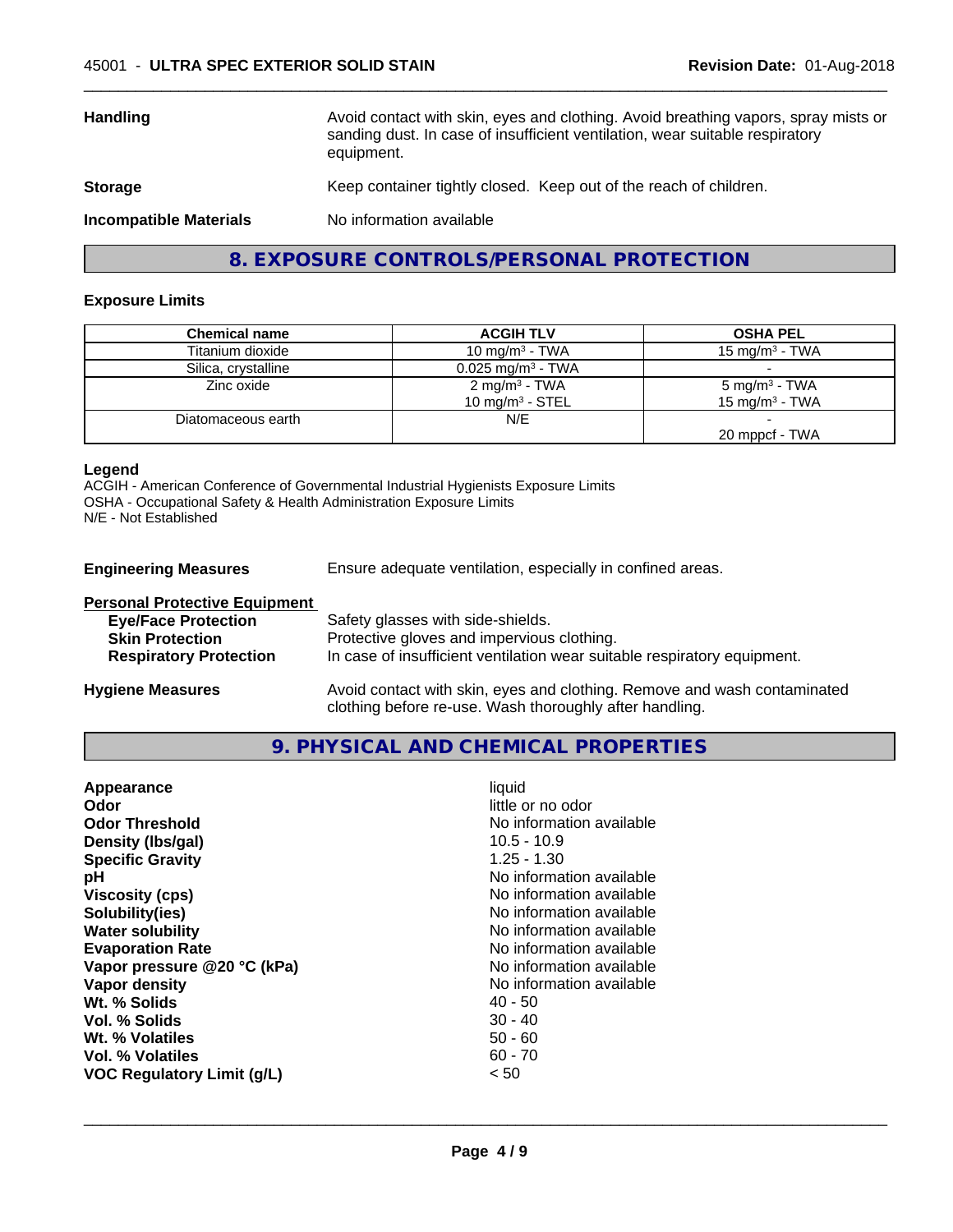| 212                      |
|--------------------------|
| 100                      |
| 32                       |
| 0                        |
| Not applicable           |
| Not applicable           |
| Not applicable           |
| Not applicable           |
| Not applicable           |
| Not applicable           |
| No information available |
| No information available |
| No information available |
| No information available |
| No information available |
|                          |

 $\overline{\phantom{a}}$  ,  $\overline{\phantom{a}}$  ,  $\overline{\phantom{a}}$  ,  $\overline{\phantom{a}}$  ,  $\overline{\phantom{a}}$  ,  $\overline{\phantom{a}}$  ,  $\overline{\phantom{a}}$  ,  $\overline{\phantom{a}}$  ,  $\overline{\phantom{a}}$  ,  $\overline{\phantom{a}}$  ,  $\overline{\phantom{a}}$  ,  $\overline{\phantom{a}}$  ,  $\overline{\phantom{a}}$  ,  $\overline{\phantom{a}}$  ,  $\overline{\phantom{a}}$  ,  $\overline{\phantom{a}}$ 

### **10. STABILITY AND REACTIVITY**

| <b>Reactivity</b>                         | Not Applicable                           |
|-------------------------------------------|------------------------------------------|
| <b>Chemical Stability</b>                 | Stable under normal conditions.          |
| <b>Conditions to avoid</b>                | Prevent from freezing.                   |
| <b>Incompatible Materials</b>             | No materials to be especially mentioned. |
| <b>Hazardous Decomposition Products</b>   | None under normal use.                   |
| <b>Possibility of hazardous reactions</b> | None under normal conditions of use.     |

## **11. TOXICOLOGICAL INFORMATION**

| <b>Product Information</b>                                                                   |                                                                                                                                                                                                                                                                                                              |  |
|----------------------------------------------------------------------------------------------|--------------------------------------------------------------------------------------------------------------------------------------------------------------------------------------------------------------------------------------------------------------------------------------------------------------|--|
| Information on likely routes of exposure                                                     |                                                                                                                                                                                                                                                                                                              |  |
| <b>Principal Routes of Exposure</b>                                                          | Eye contact, skin contact and inhalation.                                                                                                                                                                                                                                                                    |  |
| <b>Acute Toxicity</b>                                                                        |                                                                                                                                                                                                                                                                                                              |  |
| <b>Product Information</b>                                                                   | No information available                                                                                                                                                                                                                                                                                     |  |
| Symptoms related to the physical, chemical and toxicological characteristics                 |                                                                                                                                                                                                                                                                                                              |  |
| <b>Symptoms</b>                                                                              | No information available                                                                                                                                                                                                                                                                                     |  |
|                                                                                              | Delayed and immediate effects as well as chronic effects from short and long-term exposure                                                                                                                                                                                                                   |  |
| Eye contact<br><b>Skin contact</b><br><b>Inhalation</b><br>Ingestion<br><b>Sensitization</b> | May cause slight irritation.<br>Substance may cause slight skin irritation. Prolonged or repeated contact may dry<br>skin and cause irritation.<br>May cause irritation of respiratory tract.<br>Ingestion may cause gastrointestinal irritation, nausea, vomiting and diarrhea.<br>No information available |  |
|                                                                                              |                                                                                                                                                                                                                                                                                                              |  |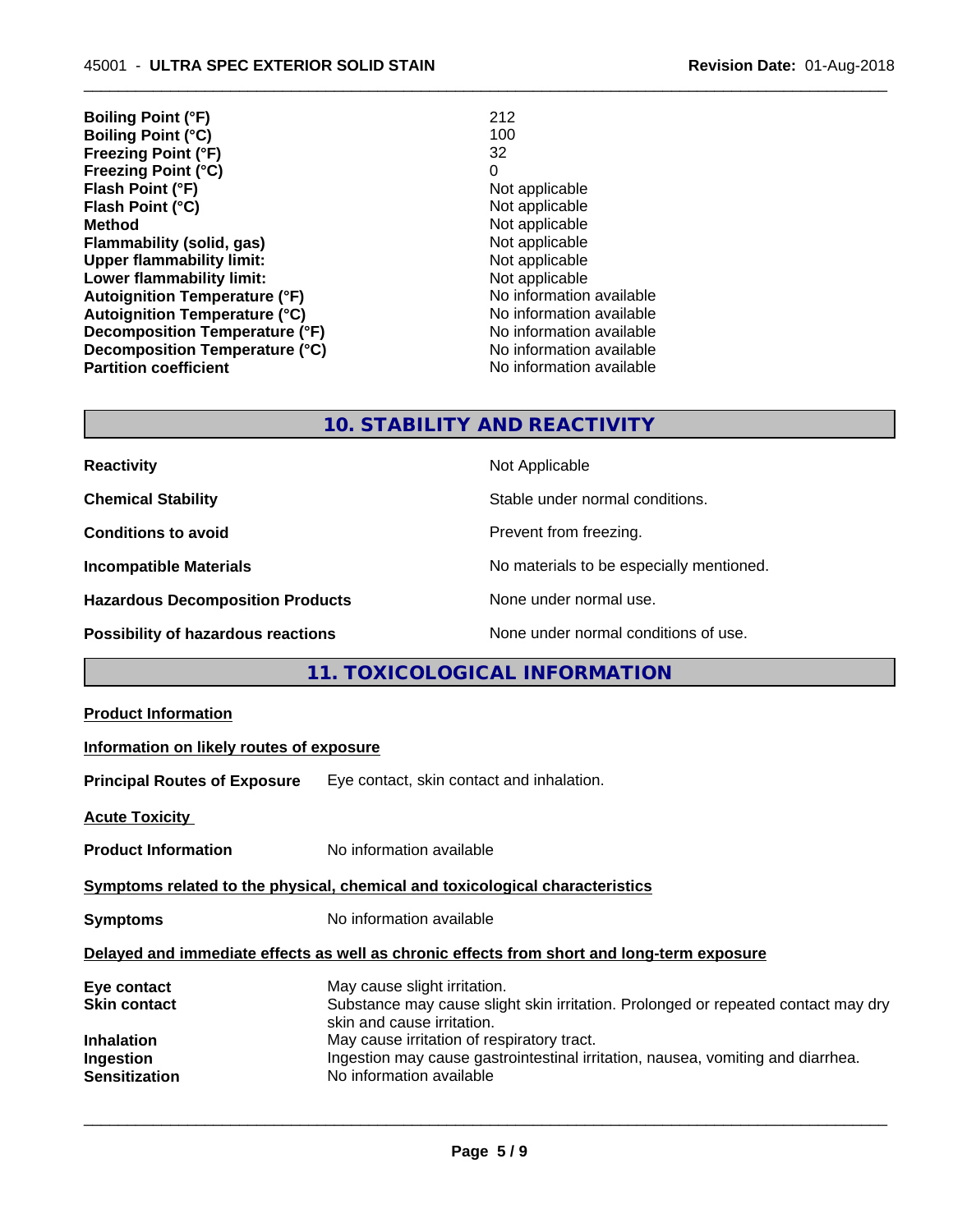| <b>Neurological Effects</b>     | No information available.                                                  |
|---------------------------------|----------------------------------------------------------------------------|
| <b>Mutagenic Effects</b>        | No information available.                                                  |
| <b>Reproductive Effects</b>     | No information available.                                                  |
| <b>Developmental Effects</b>    | No information available.                                                  |
| Target organ effects            | No information available.                                                  |
| <b>STOT - single exposure</b>   | No information available.                                                  |
| <b>STOT - repeated exposure</b> | Causes damage to organs through prolonged or repeated exposure if inhaled. |
| Other adverse effects           | No information available.                                                  |
| <b>Aspiration Hazard</b>        | No information available                                                   |

 $\overline{\phantom{a}}$  ,  $\overline{\phantom{a}}$  ,  $\overline{\phantom{a}}$  ,  $\overline{\phantom{a}}$  ,  $\overline{\phantom{a}}$  ,  $\overline{\phantom{a}}$  ,  $\overline{\phantom{a}}$  ,  $\overline{\phantom{a}}$  ,  $\overline{\phantom{a}}$  ,  $\overline{\phantom{a}}$  ,  $\overline{\phantom{a}}$  ,  $\overline{\phantom{a}}$  ,  $\overline{\phantom{a}}$  ,  $\overline{\phantom{a}}$  ,  $\overline{\phantom{a}}$  ,  $\overline{\phantom{a}}$ 

#### **Numerical measures of toxicity**

#### **The following values are calculated based on chapter 3.1 of the GHS document**

**ATEmix (oral)** 5736 mg/kg

#### **Component Information**

Titanium dioxide LD50 Oral: > 10000 mg/kg (Rat) Silica, crystalline LD50 Oral: 500 mg/kg (Rat) Zinc oxide LD50 Oral: 5000 mg/kg (Rat) LC50 Inhalation (Dust):  $> 5700$  mg/m<sup>3</sup> (Rat, 4 hr.)

#### **Carcinogenicity**

*The information below indicateswhether each agency has listed any ingredient as a carcinogen:.*

| <b>Chemical name</b> | <b>IARC</b>         | NTP         | <b>OSHA</b> |
|----------------------|---------------------|-------------|-------------|
|                      | 2B - Possible Human |             | Listed      |
| Titanium dioxide     | Carcinoɑen          |             |             |
|                      | - Human Carcinogen  | Known Human | Listed      |
| Silica, crystalline  |                     | Carcinogen  |             |

• Crystalline Silica has been determined to be carcinogenic to humans by IARC (1) when in respirable form. Risk of cancer depends on duration and level of inhalation exposure to spray mist or dust from sanding the dried paint.• Although IARC has classified titanium dioxide as possibly carcinogenic to humans (2B), their summary concludes: "No significant exposure to titanium dioxide is thought to occur during the use of products in which titanium dioxide is bound to other materials, such as paint."

#### **Legend**

IARC - International Agency for Research on Cancer NTP - National Toxicity Program OSHA - Occupational Safety & Health Administration

**12. ECOLOGICAL INFORMATION**

### **Ecotoxicity Effects**

The environmental impact of this product has not been fully investigated.

#### **Product Information**

#### **Acute Toxicity to Fish**

No information available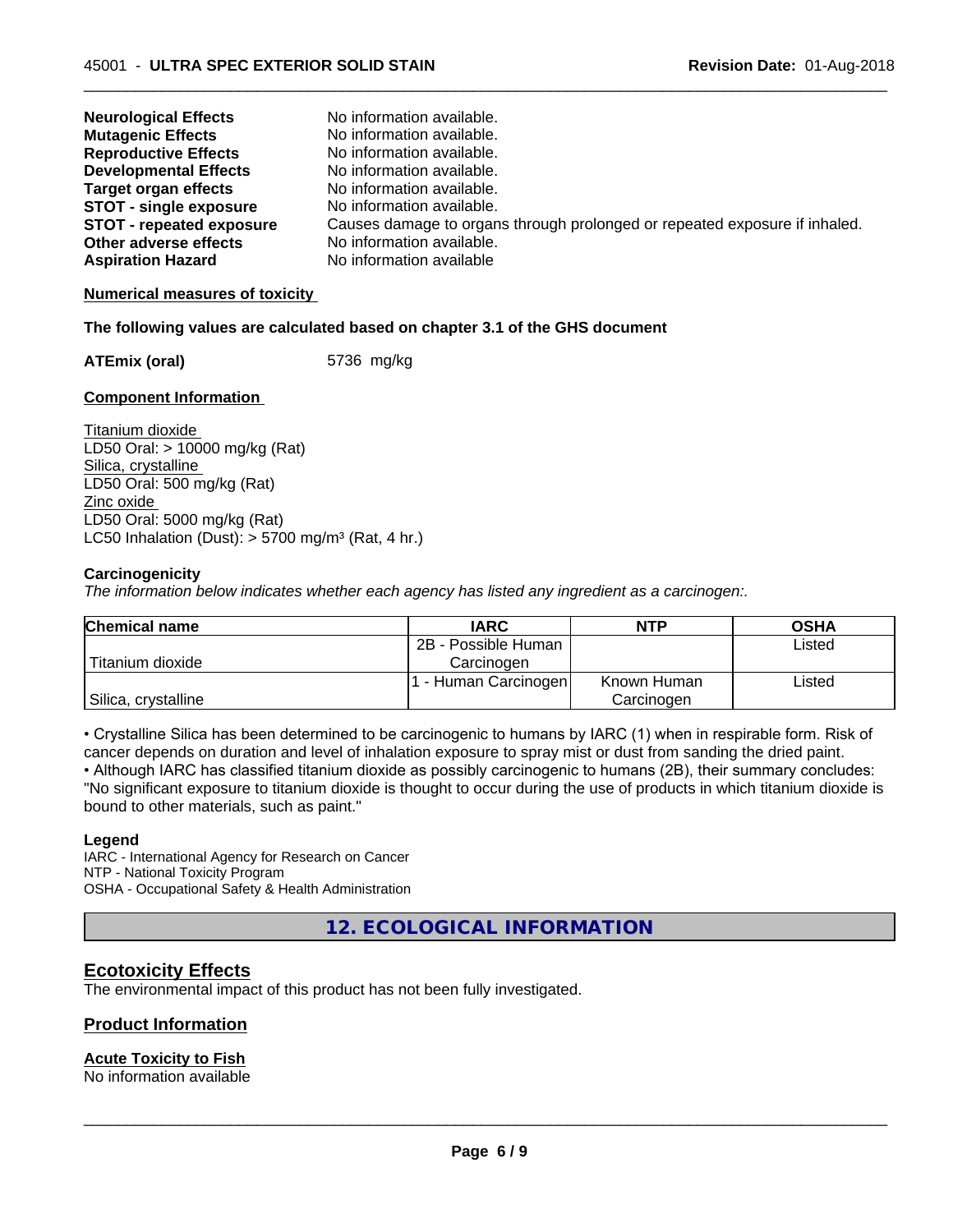$\overline{\phantom{a}}$  ,  $\overline{\phantom{a}}$  ,  $\overline{\phantom{a}}$  ,  $\overline{\phantom{a}}$  ,  $\overline{\phantom{a}}$  ,  $\overline{\phantom{a}}$  ,  $\overline{\phantom{a}}$  ,  $\overline{\phantom{a}}$  ,  $\overline{\phantom{a}}$  ,  $\overline{\phantom{a}}$  ,  $\overline{\phantom{a}}$  ,  $\overline{\phantom{a}}$  ,  $\overline{\phantom{a}}$  ,  $\overline{\phantom{a}}$  ,  $\overline{\phantom{a}}$  ,  $\overline{\phantom{a}}$ 

#### **Acute Toxicity to Aquatic Invertebrates**

No information available

**Acute Toxicity to Aquatic Plants**

No information available

#### **Persistence / Degradability**

No information available.

#### **Bioaccumulation**

No information available.

#### **Mobility in Environmental Media**

No information available.

#### **Ozone**

No information available

#### **Component Information**

#### **Acute Toxicity to Fish**

Titanium dioxide  $\overline{\text{LC50:}}$  > 1000 mg/L (Fathead Minnow - 96 hr.)

#### **Acute Toxicity to Aquatic Invertebrates**

No information available

#### **Acute Toxicity to Aquatic Plants**

No information available

|                                  | 13. DISPOSAL CONSIDERATIONS                                                                                                                                                                                               |
|----------------------------------|---------------------------------------------------------------------------------------------------------------------------------------------------------------------------------------------------------------------------|
| <b>Waste Disposal Method</b>     | Dispose of in accordance with federal, state, and local regulations. Local<br>requirements may vary, consult your sanitation department or state-designated<br>environmental protection agency for more disposal options. |
|                                  | <b>14. TRANSPORT INFORMATION</b>                                                                                                                                                                                          |
| <b>DOT</b>                       | Not regulated                                                                                                                                                                                                             |
| <b>ICAO/IATA</b>                 | Not regulated                                                                                                                                                                                                             |
| <b>IMDG/IMO</b>                  | Not regulated                                                                                                                                                                                                             |
|                                  | <b>15. REGULATORY INFORMATION</b>                                                                                                                                                                                         |
| <b>International Inventories</b> |                                                                                                                                                                                                                           |
| <b>TSCA: United States</b>       | Yes - All components are listed or exempt.                                                                                                                                                                                |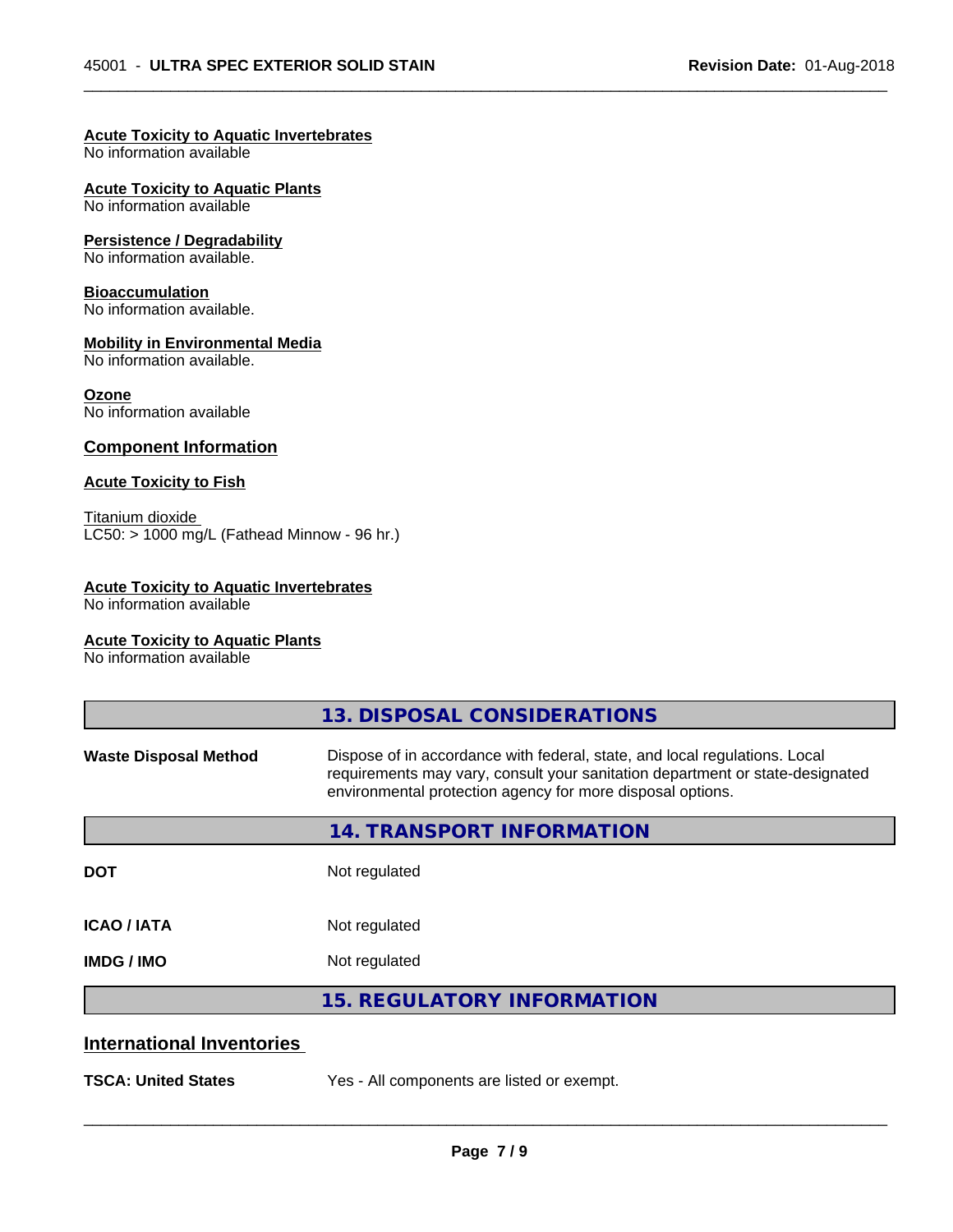**DSL: Canada** Yes - All components are listed or exempt.

 $\overline{\phantom{a}}$  ,  $\overline{\phantom{a}}$  ,  $\overline{\phantom{a}}$  ,  $\overline{\phantom{a}}$  ,  $\overline{\phantom{a}}$  ,  $\overline{\phantom{a}}$  ,  $\overline{\phantom{a}}$  ,  $\overline{\phantom{a}}$  ,  $\overline{\phantom{a}}$  ,  $\overline{\phantom{a}}$  ,  $\overline{\phantom{a}}$  ,  $\overline{\phantom{a}}$  ,  $\overline{\phantom{a}}$  ,  $\overline{\phantom{a}}$  ,  $\overline{\phantom{a}}$  ,  $\overline{\phantom{a}}$ 

### **Federal Regulations**

#### **SARA 311/312 hazardous categorization**

| Acute health hazard               | Nο  |  |
|-----------------------------------|-----|--|
| Chronic Health Hazard             | Yes |  |
| Fire hazard                       | N٥  |  |
| Sudden release of pressure hazard | Nο  |  |
| Reactive Hazard                   | Nο  |  |

#### **SARA 313**

Section 313 of Title III of the Superfund Amendments and Reauthorization Act of 1986 (SARA). This product contains a chemical or chemicals which are subject to the reporting requirements of the Act and Title 40 of the Code of Federal Regulations, Part 372:

| <b>Chemical name</b> | CAS No.   | Weight-% | <b>CERCLA/SARA 313</b>     |
|----------------------|-----------|----------|----------------------------|
|                      |           |          | (de minimis concentration) |
| Zinc oxide           | 1314-13-2 |          |                            |

**Clean Air Act,Section 112 Hazardous Air Pollutants (HAPs) (see 40 CFR 61)** This product contains the following HAPs:

*None*

### **US State Regulations**

#### **California Proposition 65**

**A WARNING:** Cancer and Reproductive Harm– www.P65warnings.ca.gov

#### **State Right-to-Know**

| <b>Chemical name</b> | Massachusetts | <b>New Jersey</b> | Pennsylvania |
|----------------------|---------------|-------------------|--------------|
| Titanium dioxide     |               |                   |              |
| Silica, crystalline  |               |                   |              |
| Zinc oxide           |               |                   |              |
| Diatomaceous earth   |               |                   |              |

#### **Legend**

X - Listed

### **16. OTHER INFORMATION**

**HMIS** - **Health:** 1\* **Flammability:** 0 **Reactivity:** 0 **PPE:** -

 $\overline{\phantom{a}}$  ,  $\overline{\phantom{a}}$  ,  $\overline{\phantom{a}}$  ,  $\overline{\phantom{a}}$  ,  $\overline{\phantom{a}}$  ,  $\overline{\phantom{a}}$  ,  $\overline{\phantom{a}}$  ,  $\overline{\phantom{a}}$  ,  $\overline{\phantom{a}}$  ,  $\overline{\phantom{a}}$  ,  $\overline{\phantom{a}}$  ,  $\overline{\phantom{a}}$  ,  $\overline{\phantom{a}}$  ,  $\overline{\phantom{a}}$  ,  $\overline{\phantom{a}}$  ,  $\overline{\phantom{a}}$ 

#### **HMIS Legend**

0 - Minimal Hazard

1 - Slight Hazard